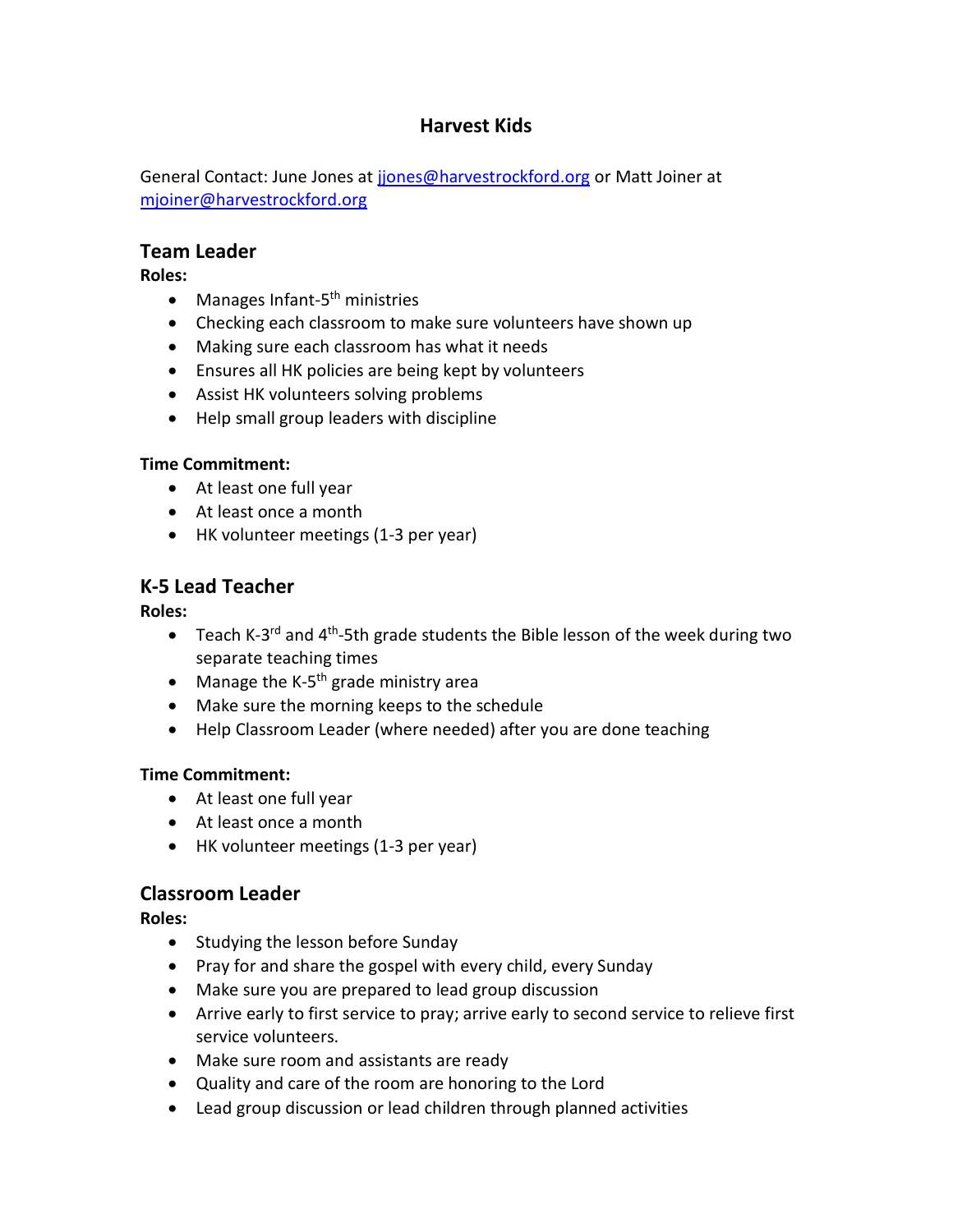- Ensure classroom helpers stay on task
- Manage the check-in and check-out process

#### **Time Commitment:**

- At least one full year
- At least once a month
- HK volunteer meetings (1-3 per year)

### **Classroom Helper**

#### **Roles:**

- Read through lesson, activities and group discussion questions before Sunday morning
- Arrive early for prayer time
- Make sure room is ready
- Help children feel welcome
- Engage children in their activities
- Support the Classroom Leader
- Participate with children during worship
- Help clean up the room after service is over

### **Time Commitment:**

- At least one full year
- At least once a month
- HK volunteer meetings (1-3 per year)

### **Tech**

**Roles:**

- Arrive early to turn on all technology
- Run Pro-Presenter for K-5<sup>th</sup> worship and teaching times
- Run sound/audio for K-5<sup>th</sup> worship and teaching times
- Turn off technology at the end of second service

### **Time Commitment:**

- At least one full year
- At least once a month
- HK volunteer meetings (1-3 per year)

# **Registration**

**Roles:**

- Arrive early to set up Registration/Visitor table
- Register new visitors so they have name tags